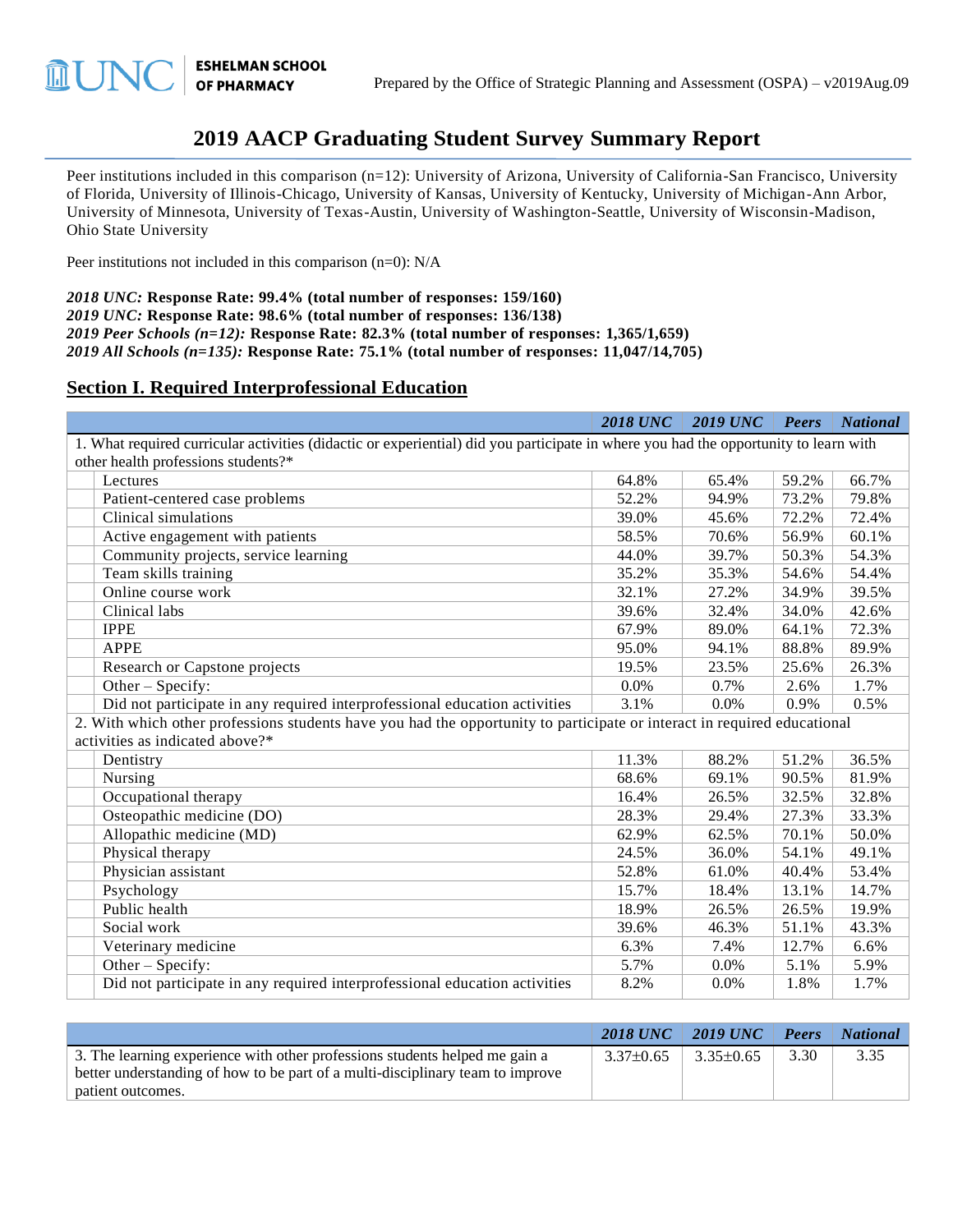### **Section II. Professional Competencies/Outcomes/Curriculum**

| The Pharm.D. Program prepared me to                                                | <b>2018 UNC</b> | <b>2019 UNC</b> | <b>Peers</b> | <b>National</b> |
|------------------------------------------------------------------------------------|-----------------|-----------------|--------------|-----------------|
| <b>Domain 1: Foundational Knowledge</b>                                            |                 |                 |              |                 |
| 4. Apply knowledge from the foundational pharmaceutical and biomedical             | $3.50 \pm 0.51$ | $3.14 \pm 0.66$ | 3.40         | 3.41            |
| sciences to the provision of patient care.                                         |                 |                 |              |                 |
| 5. Apply knowledge from the clinical sciences to the provision of patient care.    | $3.55 \pm 0.51$ | $3.41 \pm 0.60$ | 3.45         | 3.46            |
| 6. Evaluate scientific literature.                                                 | $3.58 \pm 0.56$ | $3.38 \pm 0.58$ | 3.23         | 3.32            |
| <b>Domain 2: Essentials for Practice</b>                                           |                 |                 |              |                 |
| 7. Provide medication expertise as part of patient-centered care.                  | $3.53 \pm 0.54$ | $3.32 \pm 0.58$ | 3.50         | 3.49            |
| 8. Optimize the safety and efficacy of medication use systems (e.g., dispensing,   | $3.44 \pm 0.54$ | $3.21 \pm 0.59$ | 3.42         | 3.44            |
| administration, effects monitoring) to manage patient healthcare needs.            |                 |                 |              |                 |
| 9. Design strategies to manage chronic disease and improve health and<br>wellness. | $3.53 \pm 0.56$ | $3.38 \pm 0.56$ | 3.46         | 3.46            |
| 10. Assess the health needs of a given patient population.                         | $3.45 \pm 0.56$ | $3.25 \pm 0.58$ | 3.36         | 3.40            |
| 11. Provide patient-centered care based on evidence-based practices.               | 3.59±0.52       | $3.46 \pm 0.56$ | 3.50         | 3.50            |
| <b>Domain 3: Approach to Practice and Care</b>                                     |                 |                 |              |                 |
| 12. Design, implement and evaluate viable solutions to patient care problems.      | $3.51 \pm 0.50$ | $3.34 \pm 0.55$ | 3.40         | 3.41            |
| 13. Use effective strategies to educate patients, healthcare professionals and     | $3.52 \pm 0.53$ | $3.37 \pm 0.56$ | 3.47         | 3.47            |
| caregivers to improve patient care.                                                |                 |                 |              |                 |
| 14. Advocate for the patient's best interest.                                      | $3.43 \pm 0.55$ | $3.36 \pm 0.58$ | 3.49         | 3.49            |
| 15. Engage as a member of an interprofessional healthcare team.                    | $3.45 \pm 0.57$ | $3.44 \pm 0.62$ | 3.43         | 3.46            |
| 16. Identify cultural disparities in healthcare.                                   | $3.09 \pm 0.70$ | $3.12 \pm 0.73$ | 3.28         | 3.31            |
| 17. Recognize and address cultural disparities in access to and delivery of        | $3.09 \pm 0.71$ | $3.12 \pm 0.75$ | 3.27         | 3.30            |
| health care.                                                                       |                 |                 |              |                 |
| 18. Effectively communicate (verbal, non-verbal, written) when interacting with    | $3.52 \pm 0.51$ | $3.39 \pm 0.53$ | 3.45         | 3.47            |
| individuals, groups and organizations.                                             |                 |                 |              |                 |
| <b>Domain 4: Personal and Professional Development</b>                             |                 |                 |              |                 |
| 19. Examine and reflect on how my behavior and choices affect my personal          | $3.41 \pm 0.63$ | $3.38 \pm 0.55$ | 3.39         | 3.43            |
| and professional growth.                                                           |                 |                 |              |                 |
| 20. Accept responsibility for creating and achieving shared goals.                 | $3.41 \pm 0.60$ | $3.34 \pm 0.52$ | 3.41         | 3.44            |
| 21. Develop new ideas and approaches to practice.                                  | $3.30 \pm 0.67$ | $3.23 \pm 0.53$ | 3.26         | 3.31            |
| 22. Act in a manner consistent with the trust given to pharmacists by patients,    | $3.55 \pm 0.51$ | $3.46 \pm 0.52$ | 3.50         | 3.51            |
| other healthcare providers and society.                                            |                 |                 |              |                 |
| Doctor of Pharmacy (Pharm.D.) Curriculum                                           |                 |                 |              |                 |
| 23. I developed the skills needed to prepare me for continuous professional        | $3.50 \pm 0.57$ | $3.45 \pm 0.59$ | 3.47         | 3.48            |
| development and self-directed life-long learning.                                  |                 |                 |              |                 |
| 24. I was provided opportunities to engage in active learning (e.g., laboratories, | $3.62 \pm 0.50$ | $3.57 \pm 0.50$ | 3.52         | 3.51            |
| recitations, student portfolios, problem-based learning, in-class activities).     |                 |                 |              |                 |
| 25. Elective didactic courses permitted exploration of and/or advanced study in    | $3.55 \pm 0.60$ | $3.35 \pm 0.66$ | 3.40         | 3.40            |
| areas of professional interest.                                                    |                 |                 |              |                 |

\*Students allowed to select multiple responses. All other items measured on a four-point Likert scale ranging from (1) Strongly Disagree to (4) Strongly Agree. "Unable to comment" was an answer choice and has been excluded from analyses.

Item means from UNC, peer institutions, and all participating Schools of Pharmacy are provided. Page 2 of **6**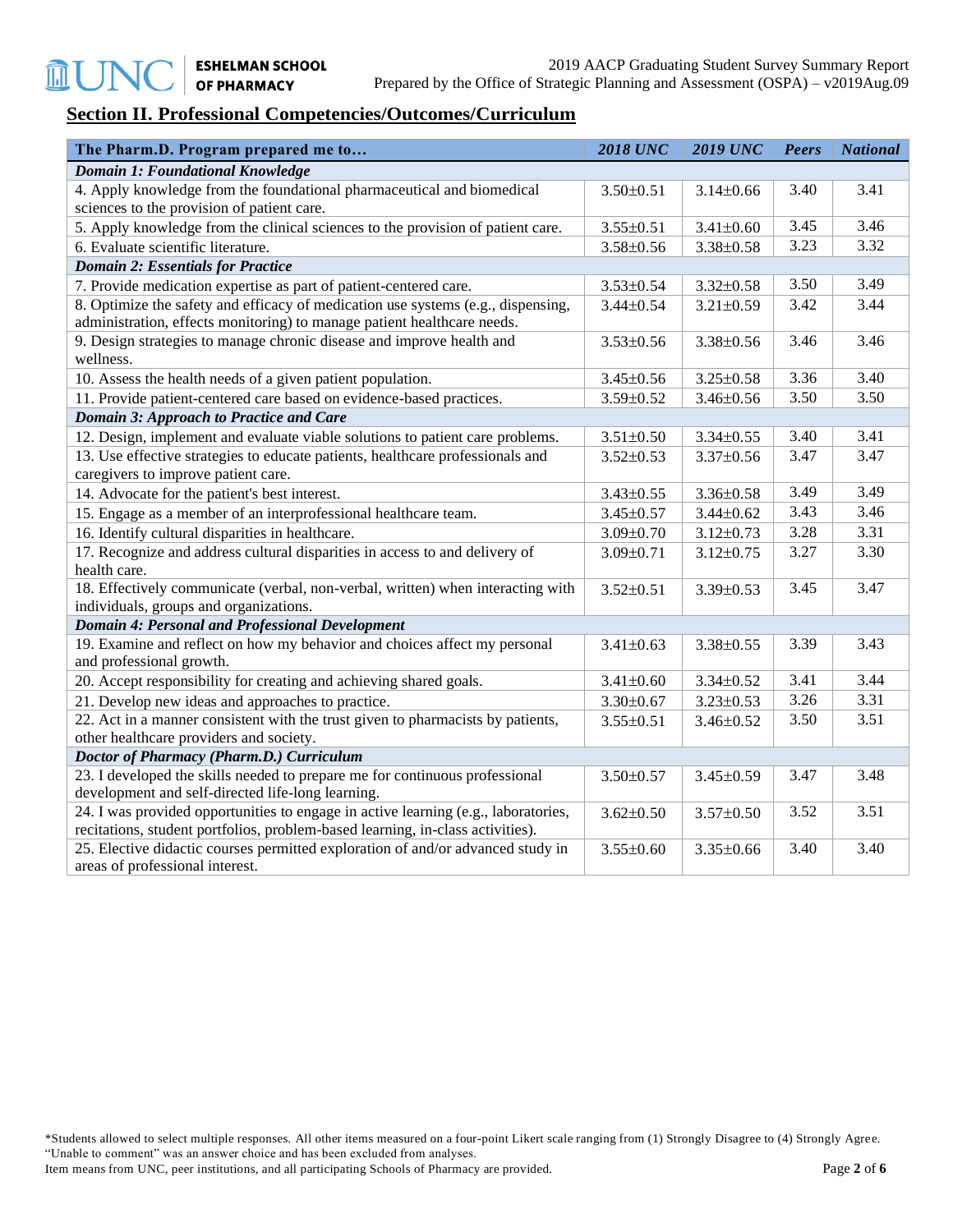## **Section III. Pharmacy Practice Experiences**

|                                                                                       | <b>2018 UNC</b> | <b>2019 UNC</b> | <b>Peers</b> | <b>National</b> |
|---------------------------------------------------------------------------------------|-----------------|-----------------|--------------|-----------------|
| <b>Introductory Pharmacy Practice Experiences</b>                                     |                 |                 |              |                 |
| 26. My introductory pharmacy practice experiences were valuable in helping            | $3.04\pm0.69$   | $3.55 \pm 0.59$ | 3.03         | 3.14            |
| me to prepare for my advanced pharmacy practice experiences.                          |                 |                 |              |                 |
| 27. My introductory pharmacy practice experiences permitted my involvement            | $3.04 \pm 0.74$ | $3.57 \pm 0.51$ | 3.13         | 3.17            |
| in direct patient care responsibilities in both community and institutional           |                 |                 |              |                 |
| settings.                                                                             |                 |                 |              |                 |
| 28. My introductory pharmacy practice experiences were of high quality.               | $2.98 \pm 0.79$ | $3.37 \pm 0.64$ | 3.03         | 3.10            |
| <b>Advanced Pharmacy Practice Experiences</b>                                         |                 |                 |              |                 |
| 29. In the community pharmacy setting, I was able to engage in direct patient         | $3.46 \pm 0.65$ | $3.44\pm0.65$   | 3.55         | 3.51            |
| care.                                                                                 |                 |                 |              |                 |
| 30. In the ambulatory care setting, I was able to engage in direct patient care.      | $3.71 \pm 0.52$ | $3.70 \pm 0.56$ | 3.66         | 3.61            |
| 31. In the hospital or health-system pharmacy setting, I was able to engage in        | $3.43\pm0.64$   | $3.37 \pm 0.82$ | 3.40         | 3.45            |
| direct patient care.                                                                  |                 |                 |              |                 |
| 32. In the inpatient/acute care setting, I was able to engage in direct patient care. | $3.62 \pm 0.55$ | $3.66 \pm 0.49$ | 3.58         | 3.55            |
| 33. The need for continuity of care (e.g., acute, chronic, and wellness promoting     | $3.56 \pm 0.59$ | $3.56 \pm 0.54$ | 3.49         | 3.49            |
| patient care services) in outpatient and inpatient settings was emphasized in the     |                 |                 |              |                 |
| advanced pharmacy practice experiences.                                               |                 |                 |              |                 |
| 34. The variety of the available advanced pharmacy practice experience                | $3.45 \pm 0.66$ | $3.44 \pm 0.75$ | 3.45         | 3.41            |
| electives met my needs as a student.                                                  |                 |                 |              |                 |
| 35. I was academically prepared to enter my advanced pharmacy practice                | $3.43 \pm 0.62$ | $3.19 \pm 0.74$ | 3.30         | 3.34            |
| experiences.                                                                          |                 |                 |              |                 |
| 36. My advanced pharmacy practice experiences were of high quality.                   | $3.57 \pm 0.56$ | $3.52 \pm 0.62$ | 3.49         | 3.45            |
| <b>Overall (Both Introductory and Advanced) Pharmacy Practice Experiences</b>         |                 |                 |              |                 |
| 37. My pharmacy practice experiences allowed me to have direct interaction            | $3.48 \pm 0.55$ | $3.65 \pm 0.51$ | 3.57         | 3.55            |
| with diverse patient populations (e.g., age, gender, socioeconomic, ethnic,           |                 |                 |              |                 |
| and/or cultural background, disease states, etc.).                                    |                 |                 |              |                 |
| 38. My pharmacy practice experiences allowed me to collaborate with other             | $3.62 \pm 0.54$ | $3.64 \pm 0.50$ | 3.58         | 3.56            |
| health care professionals.                                                            |                 |                 |              |                 |

#### **Section IV. Student Services**

|                                                                                   | <b>2018 UNC</b> | <b>2019 UNC</b> | Peers | <b>National</b> |
|-----------------------------------------------------------------------------------|-----------------|-----------------|-------|-----------------|
| 39. College/school provided access to academic advising.                          | $3.12\pm0.68$   | $3.07 \pm 0.69$ | 3.35  | 3.34            |
| 40. College/school provided access to guidance on career planning.                | $2.80 \pm 0.74$ | $2.70 \pm 0.91$ | 3.15  | 3.09            |
| 41. College/school provided access to accommodation services as defined by        | $3.34\pm0.63$   | $3.21 \pm 0.56$ | 3.46  | 3.43            |
| the Americans with Disabilities Act (ADA).                                        |                 |                 |       |                 |
| 42. College/school provided access to financial aid advising.                     | $2.77\pm0.85$   | $2.64\pm0.93$   | 3.19  | 3.22            |
| 43. College/school provided access to student health and wellness services (e.g., | $3.45\pm0.54$   | $3.26 \pm 0.62$ | 3.39  | 3.36            |
| immunizations, counseling services, campus pharmacy, primary care clinics,        |                 |                 |       |                 |
| $etc.$ ).                                                                         |                 |                 |       |                 |

\*Students allowed to select multiple responses. All other items measured on a four-point Likert scale ranging from (1) Strongly Disagree to (4) Strongly Agree. "Unable to comment" was an answer choice and has been excluded from analyses.

Item means from UNC, peer institutions, and all participating Schools of Pharmacy are provided. Page 3 of **6**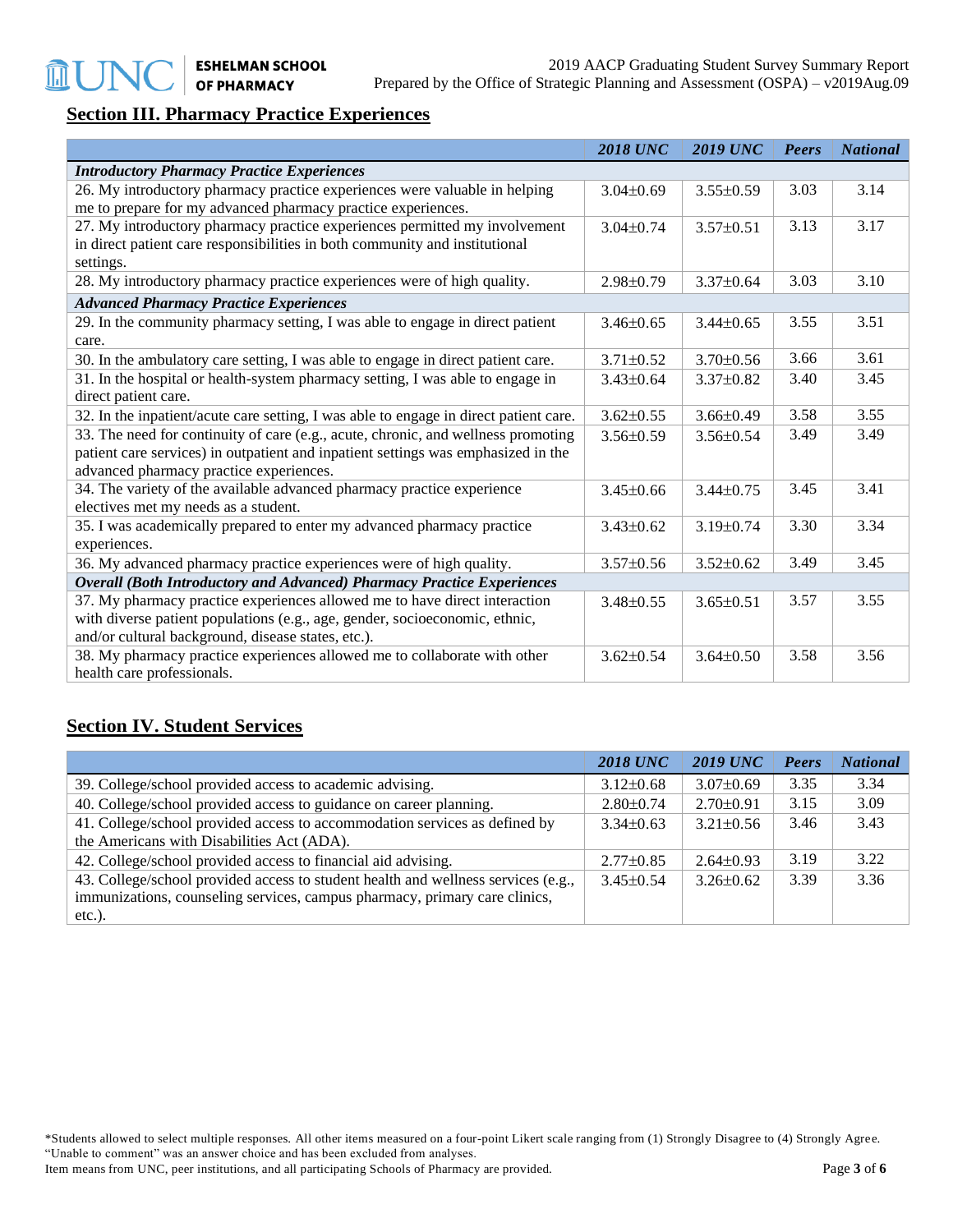# **Section V. The Student Experience**

**血UT** 

|                                                                                                                                                              | <b>2018 UNC</b> | <b>2019 UNC</b> | Peers | <b>National</b> |
|--------------------------------------------------------------------------------------------------------------------------------------------------------------|-----------------|-----------------|-------|-----------------|
| 44. The college/school of pharmacy provided timely information about news,                                                                                   | $3.22 \pm 0.63$ | $3.01 \pm 0.77$ | 3.26  | 3.23            |
| events, and important matters within the college/school of pharmacy.                                                                                         |                 |                 |       |                 |
| 45. Information was made available to me about additional educational<br>opportunities (e.g., residencies, fellowships, graduate school).                    | $3.26 \pm 0.66$ | $3.13 \pm 0.73$ | 3.36  | 3.29            |
| 46. The college/school's administration responded to problems and issues of<br>concern to the student body.                                                  | $3.23 \pm 0.70$ | $2.86 \pm 0.80$ | 3.06  | 3.07            |
| 47. I was aware of the process for raising issues with the college/school<br>administration.                                                                 | $3.00 \pm 0.70$ | $3.00 \pm 0.73$ | 3.13  | 3.12            |
| 48. I was aware that student representatives served on college/school<br>committees with responsibility for curriculum and other matters.                    | $3.28 \pm 0.63$ | $3.21 \pm 0.68$ | 3.38  | 3.32            |
| 49. The college/school of pharmacy was welcoming to students with diverse<br>backgrounds.                                                                    | $3.43 \pm 0.58$ | $3.27 \pm 0.63$ | 3.46  | 3.44            |
| 50. I know how to utilize college/school policies dealing with harassment and<br>discrimination.                                                             | $3.13 \pm 0.67$ | $3.12 \pm 0.69$ | 3.21  | 3.25            |
| 51. The college/school of pharmacy had processes to communicate student<br>perspectives to the faculty or administration.                                    | $3.31 \pm 0.63$ | $3.19 \pm 0.70$ | 3.30  | 3.27            |
| 52. Faculty, administrators and staff served as positive role models for students.                                                                           | 3.49±0.53       | $3.25 \pm 0.63$ | 3.34  | 3.34            |
| 53. Preceptors modeled professional attributes and behaviors.                                                                                                | $3.47 \pm 0.54$ | $3.38 \pm 0.60$ | 3.43  | 3.42            |
| 54. Preceptors provided me with individualized instruction, guidance, and<br>evaluation.                                                                     | $3.48 \pm 0.55$ | $3.42 \pm 0.55$ | 3.42  | 3.42            |
| 55. I was aware of expected behaviors with respect to professional and<br>academic conduct.                                                                  | $3.60 \pm 0.49$ | $3.44 \pm 0.54$ | 3.54  | 3.52            |
| 56. The college/school had an effective process to manage <i>academic</i><br>misconduct by students (e.g., plagiarism).                                      | $3.29 \pm 0.70$ | $2.71 \pm 0.92$ | 3.32  | 3.24            |
| 57. The college/school had an effective process to manage <i>professional</i><br>misconduct by students (e.g., repeated tardiness/absences, drug diversion). | $3.31 \pm 0.63$ | $2.80 \pm 0.88$ | 3.28  | 3.22            |
| 58. The college/school's faculty and administration encouraged me to<br>participate in regional, state, or national pharmacy meetings.                       | $3.42 \pm 0.67$ | $3.10 \pm 0.74$ | 3.33  | 3.32            |
| 59. The college/school of pharmacy was supportive of student professional<br>organizations.                                                                  | $3.47 \pm 0.58$ | $3.26 \pm 0.60$ | 3.44  | 3.43            |
| 60. I was aware of opportunities in research activities with faculty.                                                                                        | $3.12 \pm 0.78$ | $3.25 \pm 0.68$ | 3.10  | 3.16            |

### **Section VI. Facilities, Experiential Sites and Educational Resources**

|                                                                                  | <b>2018 UNC</b> | <b>2019 UNC</b> | Peers | <b>National</b> |
|----------------------------------------------------------------------------------|-----------------|-----------------|-------|-----------------|
| 61. My campus learning environment was safe.                                     | $3.67 \pm 0.47$ | $3.54 \pm 0.52$ | 3.49  | 3.49            |
| 62. The information technology resources provided by the college/school of       | $3.64\pm0.51$   | $3.55 \pm 0.51$ | 3.43  | 3.40            |
| pharmacy and/or elsewhere on campus were conducive to learning.                  |                 |                 |       |                 |
| 63. The classrooms in the college/school of pharmacy or elsewhere on campus      | $3.62 \pm 0.51$ | $3.51 \pm 0.56$ | 3.33  | 3.37            |
| were conducive to learning.                                                      |                 |                 |       |                 |
| 64. The laboratories and other non-classroom environments were conducive to      | $3.60 \pm 0.50$ | $3.51 \pm 0.54$ | 3.40  | 3.41            |
| learning.                                                                        |                 |                 |       |                 |
| 65. The study areas in the college/school of pharmacy or elsewhere on campus     | $3.46\pm0.69$   | $3.37\pm0.64$   | 3.33  | 3.32            |
| were conducive to learning.                                                      |                 |                 |       |                 |
| 66. The common spaces such as lounges, lobbies, or other areas for relaxation    | $3.35 \pm 0.71$ | $3.34\pm0.61$   | 3.24  | 3.28            |
| and socialization available in the college/school of pharmacy or elsewhere on    |                 |                 |       |                 |
| campus met my needs.                                                             |                 |                 |       |                 |
| 67. Access to educational resources (e.g., library, electronic data bases) was   | $3.65 \pm 0.49$ | $3.58 \pm 0.50$ | 3.53  | 3.47            |
| conducive to learning.                                                           |                 |                 |       |                 |
| 68. During pharmacy practice experiences, access to educational resources (e.g., | $3.63 \pm 0.48$ | $3.58 \pm 0.52$ | 3.54  | 3.49            |
| library, electronic data bases) was conducive to learning.                       |                 |                 |       |                 |

\*Students allowed to select multiple responses. All other items measured on a four-point Likert scale ranging from (1) Strongly Disagree to (4) Strongly Agree. "Unable to comment" was an answer choice and has been excluded from analyses.

Item means from UNC, peer institutions, and all participating Schools of Pharmacy are provided. Page 4 of **6** Pharmacy are provided.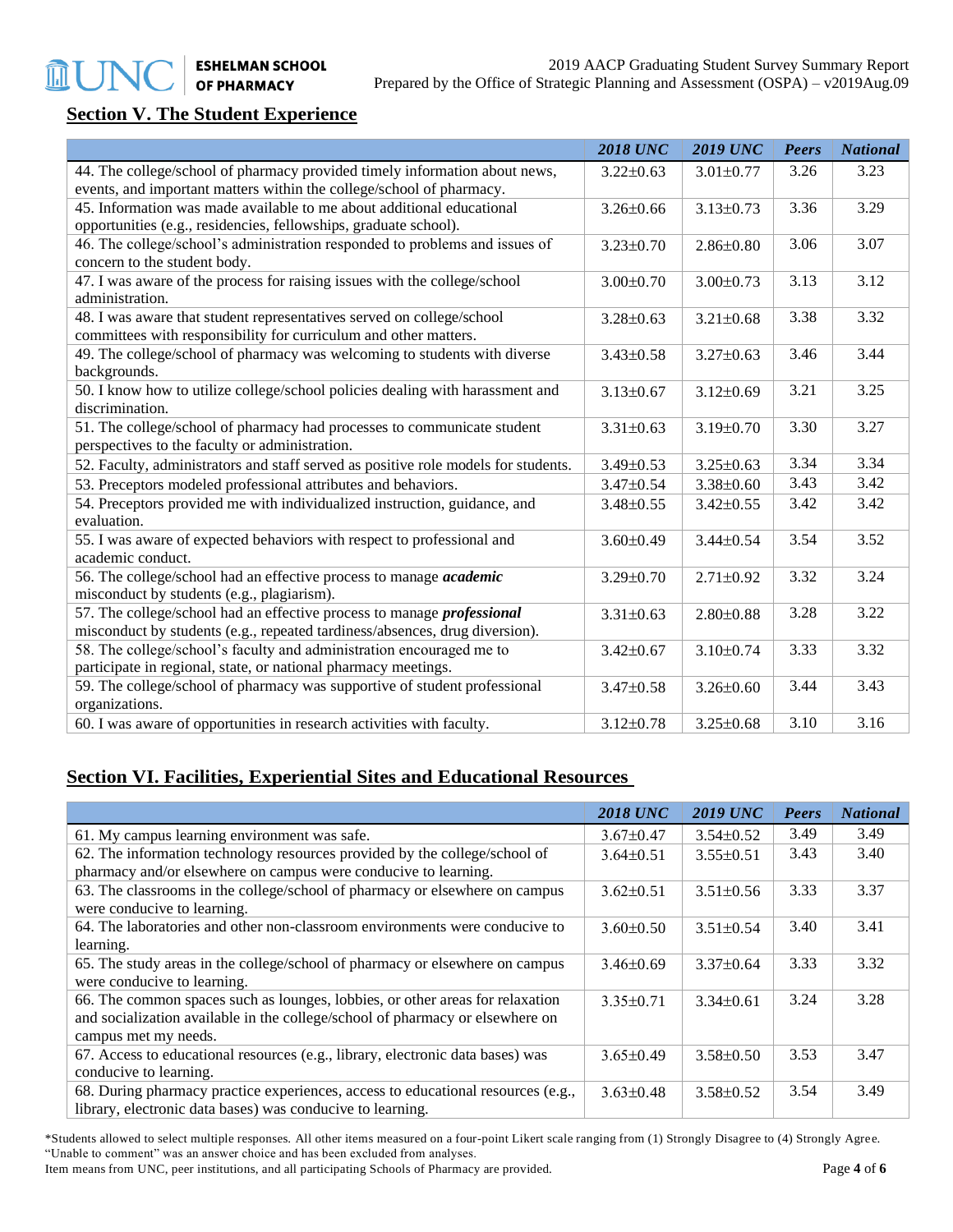## **Section VII. Overall Impressions**

|                                                                                 | <b>2018 UNC</b> | 2019 UNC        | Peers | <b>National</b> |
|---------------------------------------------------------------------------------|-----------------|-----------------|-------|-----------------|
| 69. I am prepared to enter pharmacy practice.                                   | $3.48\pm0.55$   | $3.23 \pm 0.64$ | 3.35  | 3.36            |
| 70. If I were starting my college career over again I would choose to study     | $3.16\pm0.87$   | $2.83 \pm 0.96$ | 3.01  | 3.05            |
| pharmacy.                                                                       |                 |                 |       |                 |
| 71. If I were starting my pharmacy program over again I would choose the same   | $3.55\pm0.66$   | $3.02 \pm 0.96$ | 3.28  | 3.18            |
| college/school of pharmacy. (If you select disagree or strongly disagree please |                 |                 |       |                 |
| indicate the reason why in the comment box at the end of this session.)         |                 |                 |       |                 |

#### **Demographic Information**

|                                                                                                                     | <b>2018 UNC</b> | <b>2019 UNC</b> | <b>Peers</b> | <b>National</b> |
|---------------------------------------------------------------------------------------------------------------------|-----------------|-----------------|--------------|-----------------|
| 73. Which of the following choice(s) describe the primary area of your paid outside work experiences while in the   |                 |                 |              |                 |
| college/school?*                                                                                                    |                 |                 |              |                 |
| Community pharmacy                                                                                                  | 57.2%           | 66.2%           | 66.8%        | 69.8%           |
| Institutional pharmacy                                                                                              | 33.3%           | 32.4%           | 28.4%        | 22.6%           |
| Other pharmacy related. Specify:                                                                                    | 19.5%           | 15.4%           | 16.7%        | 8.4%            |
| Non-pharmacy related. Specify:                                                                                      | 6.9%            | 8.8%            | 6.4%         | 6.3%            |
| I did not work                                                                                                      | 10.7%           | 8.1%            | 6.3%         | 12.6%           |
| 74. If you had paid employment please indicate the approximate number of hours you worked per week.                 |                 |                 |              |                 |
| Less than 10 hours                                                                                                  | 40.1%           | 43.2%           | 27.8%        | 29.8%           |
| 10 to 14 hours                                                                                                      | 36.6%           | 32.8%           | 37.7%        | 31.7%           |
| 15 to 19 hours                                                                                                      | 14.8%           | 13.6%           | 19.0%        | 19.7%           |
| 20 to 29 hours                                                                                                      | 5.6%            | 7.2%            | 10.2%        | 11.3%           |
| 30 or more hours                                                                                                    | 2.8%            | 2.4%            | 3.6%         | 4.5%            |
| No answer                                                                                                           | 0%              | 0.8%            | 1.8%         | 3.0%            |
| 75. Please indicate any college degrees you had earned prior to entering the Doctor of Pharmacy program.*           |                 |                 |              |                 |
| Did not have a degree prior to entering program                                                                     | 20.1%           | 16.9%           | 19.3%        | 37.0%           |
| Associate's                                                                                                         | 2.5%            | 3.7%            | 11.9%        | 11.7%           |
| B.S., B.A. or Other Bachelor's                                                                                      | 76.7%           | 80.1%           | 71.6%        | 54.0%           |
| Master's. Specify type:                                                                                             | 5.7%            | 0.7%            | 2.3%         | 2.7%            |
| JD or Other Law                                                                                                     | 0%              | 0.0%            | 0.1%         | 0.1%            |
| Ph.D.                                                                                                               | 0%              | 0.0%            | 0.3%         | 0.2%            |
| M.D., D.D.S. or other Professional Doctorate                                                                        | 0%              | 0.7%            | 0.2%         | 0.1%            |
| Other Doctorate                                                                                                     | 0%              | 0.0%            | 0.0%         | 0.1%            |
| 76(a). What are you current plans for primary employment upon your graduation from the college/school of pharmacy?* |                 |                 |              |                 |
| Chain community pharmacy                                                                                            | 22.6%           | 17.6%           | 36.8%        | 50.2%           |
| Independent community pharmacy                                                                                      | 15.1%           | 13.2%           | 14.4%        | 21.9%           |
| Hospital                                                                                                            | 52.2%           | 55.9%           | 51.1%        | 45.9%           |
| Clinic-based pharmacy                                                                                               | 18.9%           | 19.9%           | 18.5%        | 17.8%           |
| Consultant                                                                                                          | 3.1%            | 5.9%            | 5.4%         | 6.0%            |
| Home care                                                                                                           | 1.9%            | 1.5%            | 1.7%         | 2.9%            |
| Nursing home/Long-term care facility                                                                                | 3.8%            | 2.9%            | 4.0%         | 6.6%            |
| Academic                                                                                                            | 6.3%            | 10.3%           | 5.3%         | 6.7%            |
| Association management                                                                                              | 0.6%            | 2.2%            | 0.8%         | 1.0%            |
| Pharmaceutical industry                                                                                             | 10.7%           | 18.4%           | 8.1%         | 9.0%            |
| Managed care                                                                                                        | 3.8%            | 5.9%            | 5.9%         | 5.9%            |
| Government or regulatory agency                                                                                     | 3.8%            | 4.4%            | 4.7%         | 5.2%            |
| Other pharmacy related field. Specify:                                                                              | 6.3%            | 14.0%           | 5.6%         | 5.4%            |
| Non-pharmacy related field. Specify:                                                                                | 0.6%            | 0.0%            | 0.4%         | 0.7%            |
| No plans for employment in the coming year                                                                          | 1.3%            | 3.7%            | 3.4%         | 3.0%            |

\*Students allowed to select multiple responses. All other items measured on a four-point Likert scale ranging from (1) Strongly Disagree to (4) Strongly Agree. "Unable to comment" was an answer choice and has been excluded from analyses.

Item means from UNC, peer institutions, and all participating Schools of Pharmacy are provided. Page 5 of **6** Pharmacy are provided.